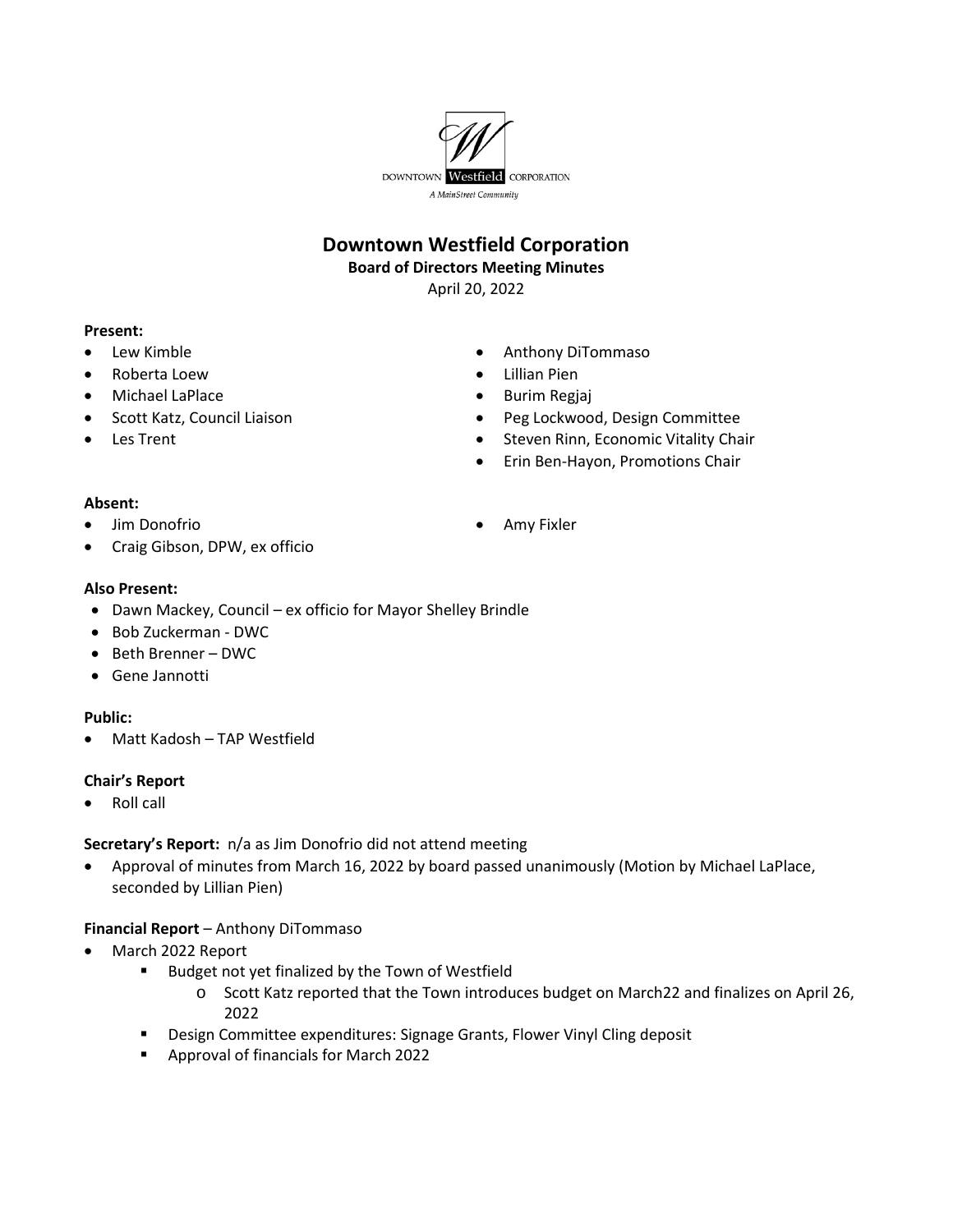# **Patricia Hanigan Retirement** – Lew Kimble

- Thank you for the years of service
- Lew Kimble is acting Chair
- Asking Board Members to volunteer for nominating committee for new Board Member and Executive Committee
- Asking Board Members to send ideas to Lew Kimble and Bob Zuckerman by following Friday

### **New Hybrid Meeting Format** – Lew Kimble

• Use for DWC going forward

### **Executive Director's Report** – Bob Zuckerman

- Main Street New Jersey Grant for \$75,000 received
	- Using for Rialto Walkway between Rialto and building next door; and Patio area on Central Ave
	- **EXTED** Lighting, art installation, redo pavers on sidewalk, benches, landscaping, WIFI, bike oasis (behind building and working with Bike Team form the Green Team)
	- Reimbursement grant: DWC and various partners will put in \$15,000 into project plus \$75,000 from State of NJ
	- Putting working group together from different areas to develop project
	- **EXED Acknowledged Anthony an getting quotes together and Peg and Design Committee for getting idea** together
- Zoning Task Force
	- **Met and members suggested where the core of downtown is and next rings and uses for different** areas
	- Waiting for a report from Don Sammet. He will put together a draft of what committee has suggested
	- **Then draft will be edited and an ordinance will be drafted**
- Parklets and Open Quimby
	- All parkletson street are back.
	- Open Quimby will be reconstructed next. Same way as last year. Will be finished by following week and Spring Fling
- Downtown Parking
	- 15 minute parking removed except for a few spots
- Pizza Run
	- \$6,000 of sponsorship so far. Working to goal of \$20,000 in total (Lindaberry, UBS and Westfield Pediatric Dental)
	- 60 registered to date
- Business Openings and Closings
	- **Maya Thai Eatery in Old Xocolatz space**
	- **MAG Physical Therapy at 84 Elm St, Suite B**
	- Akai is moving soon to 47 Elm St
	- **Mimi and Hill moving to 152 E Broad St in old NJ Workshop for the Arts space**
	- Keller Williams moving to 1 Elm St.
	- **Excel Physical Therapy moved to 128 Elm St**
	- **NJ Workshop moved to own building at 215 Elmer Str.**
	- **New food business in former Brummer's space**
	- **The Life by Allie and Paige at 52 Elm Space**
	- Kirshenbaum Baking Co opening at 62 Elm St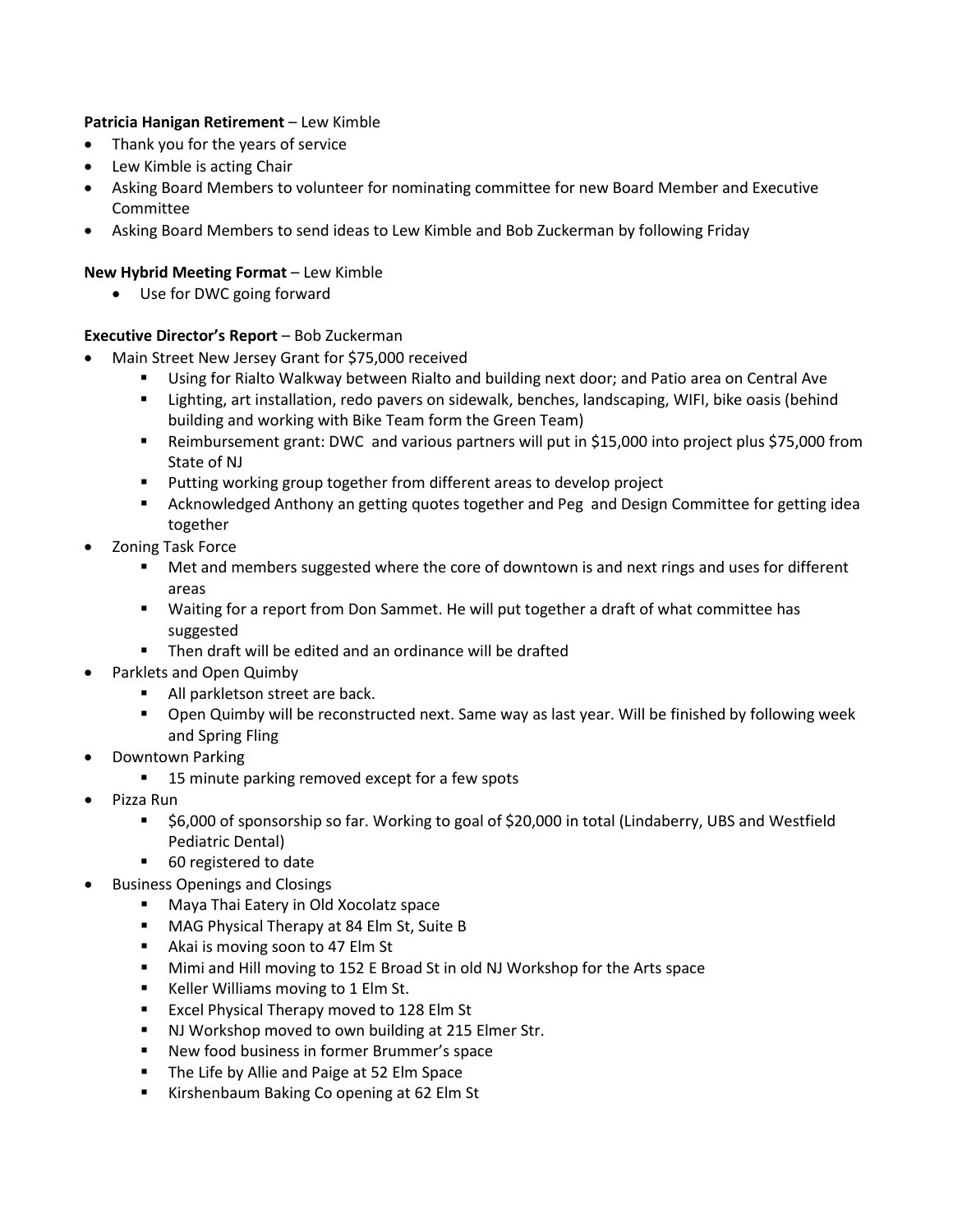- Artistique Hair Studio in former Charles Salon on Prospect
- **La Bendita at 116 Quimby St**
- AhD & Co to second floor of 116 Elm St
- **Stonewater Architecture LLC**
- Ribbon Cuttings
	- **Saturday April 23 at The Gallery at 21 Elm St**
	- Thursday April 28 at Edward Jones at 251 North Ave W and Brunner Eye Care at 100 E. Broad St
	- The Farmhouse Store at 221 E Broad St celebrating 15 years in business
	- **The Life by Alli and Paige at 52 Elm St Saturday April 30 at 4:30 pm**

### **Design Committee Report** – Peg Lockwood

- vinyl flower clings being put up on Friday in Regina's Storefronts and Nathan's Windows
- Banners not ready yet… Snow flakes will be removed prior to that
- Blade signs will be put up atnew Bubble Tea and Kirshenbaum Baking Co

### **Promotions & Events** – Bob Zuckerman

- Thanks to Les for Creating March Menus. Very successful
- Girls' Night Out is on Thursday, May 5 from 5 until 9pm
	- 2 bands
	- **More participants both businesses and public**
- Spring Fling some businesses will participate
- Burim has a Pizza for the Police event in May
- Sweet Sounds is almost finished scheduling

### **Economic Vitality Committee Report** – Steven Rinn

- MJB Consulting in Phase 3 and moving into Phase 4
	- **Phase 4 will be producing collateral materials for use in Phase 5**
- Working on Downtown App that will help for real time

### **Mayor Report** – ex Officio Councilwoman Dawn Mackey

- Thanks Patricia Hanigan for service
- Excited about new openings report
- Redevelopment report
	- **Disappointed in information being put out prior to official announcments**

### **Liaison Reports**

- Councilman Scott Katz
	- **Thanks Patricia for her service**
	- Budget hearing is Tuesday, April 26
	- **2022 Tour de Westfield is Sunday, June 12 from 10 am- to 12 pm.** 
		- **Start and finish at Westfield Train Station** 
			- 3 miles long
			- Several downtown businesses will take part…Manhattan Bagel, possibly Kilwins and Ono Bowls
- GWACC Director Gene Jannotti
	- May 1 Spring Fling: lot of vendors signed up
	- Farmer's Market begins May 7